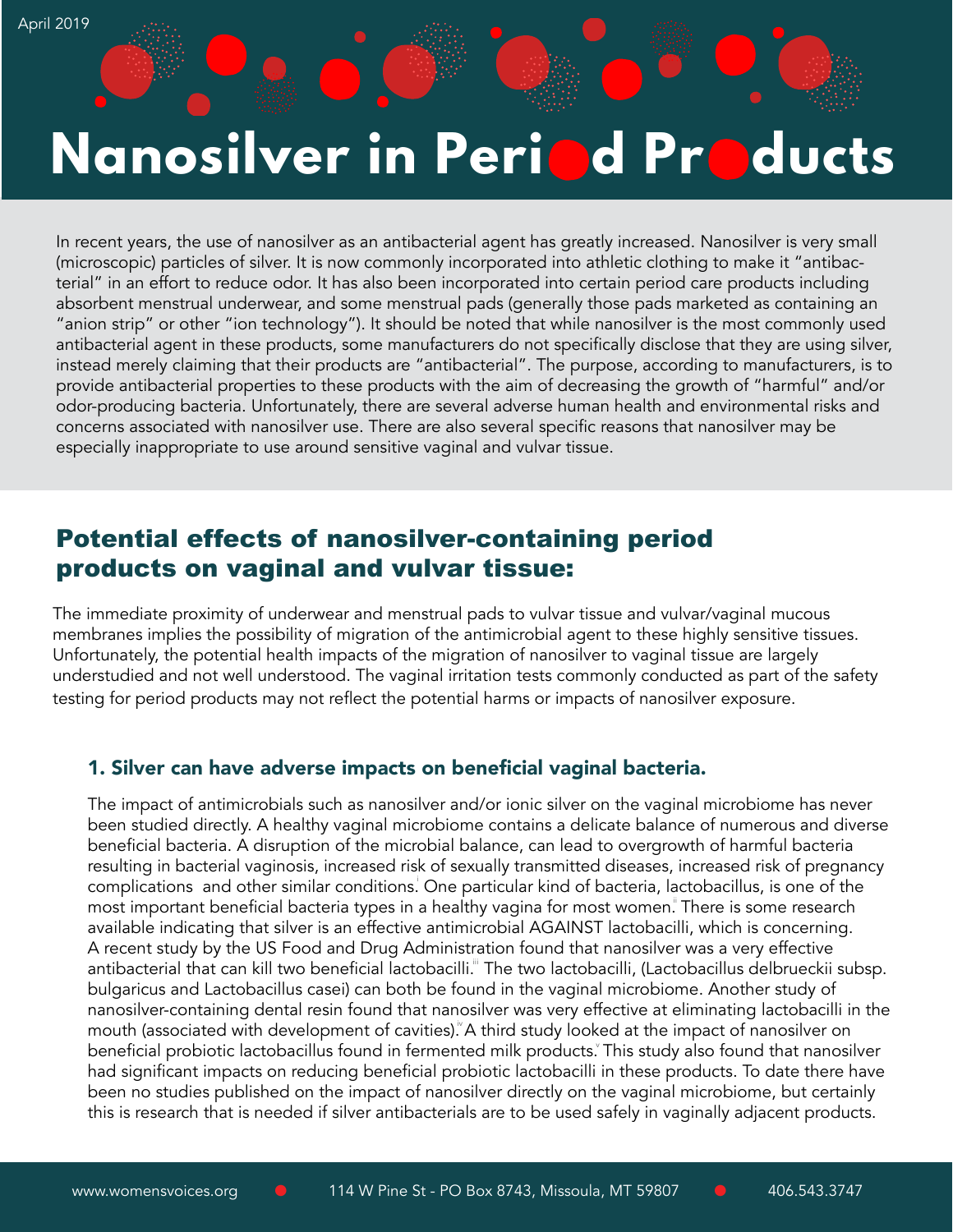## 2. Nanosilver can also be cytotoxic, particularly to vaginal epithelial cells.

We identified one study that has been conducted examining the safety of nanosilver in vaginal applications. This study administered nanosilver vaginally in rabbits and examined the impacts on the vaginal tissue cells and the uptake of nanosilver into the body. The study found that the silver accumulated in vaginal tissues causing adverse ultrastructural changes to the vaginal mucosa, and promoted reactions toxic to vaginal cells. The researchers also found that vaginal administration of nanosilver led to migration of silver particles into the bloodstream, which could lead to systemic distribution around the body. Further research on the potential impacts of these outcomes is needed.

## 3. Migration of nanosilver from period products into vaginal tissue and mucosa has never been studied.

Despite the significant recent increase in use of nanosilver as an antibacterial additive to menstrual products, there is no research available measuring the potential migration or absorption of nanosilver into vaginal tissue from product use. In response to concerns for the potential hazards of nanosilver migration from menstrual products, the FDA, with the support of the Office of Women's Health, is now pursuing research in this area.<sup>"</sup> The study will, for the first time, examine the penetration and absorption of nanosilver into vaginal tissue and the toxic potential to the tissue and the vaginal microbiome from the use of menstrual products. Until this research is completed, manufacturers of nanosilver-embedded menstrual products are posing unknown risks to their customers.

## 4. Silver-treated athletic clothing has been implicated in several cases of thermal burns when worn during an MRI treatment.

MRI (magnetic resonance imaging) is a technique used for diagnosing and monitoring patients for a variety of diseases and conditions. As the technology involves high-powered magnets, patients are asked to remove anything metal from their bodies or clothing. There have been a few cases where patients have worn athletic clothing treated with silver, which resulted in a thermal burn to their skin as the metal in their clothing heated excessively during the procedure $\stackrel{iii}{\ldots}\stackrel{ix}{\ldots}$  it is likely the patients, despite being warned about not wearing metal, might not have realized that silver was embedded in their clothing. Silver-containing menstrual underwear may pose a risk of vulvar burns to patients getting MRIs.

## What companies are saying about their antibacterial period products:

#### *"It's not nanosilver, it's ionic silver"*

The difference between these two terms is not entirely clear. The purpose of adding silver (in whatever form) to a fabric is to release silver ions which effectively kill bacteria. Nanosilver is a form of very small-sized silver which easily releases silver ions, is not very expensive, and thus is commonly used. Any other form of silver, in order to be an effective antibacterial agent, will also release silver ions, thus posing risks of exposure.

### *"We use non-migratory silver embedded in the fabric which cannot migrate to vaginal tissue"*

The migration of nanosilver has been a concern of environmental organizations for over a decade. The concern is that nanosilver particles are released from clothing into our environment (particularly in our waterways) where